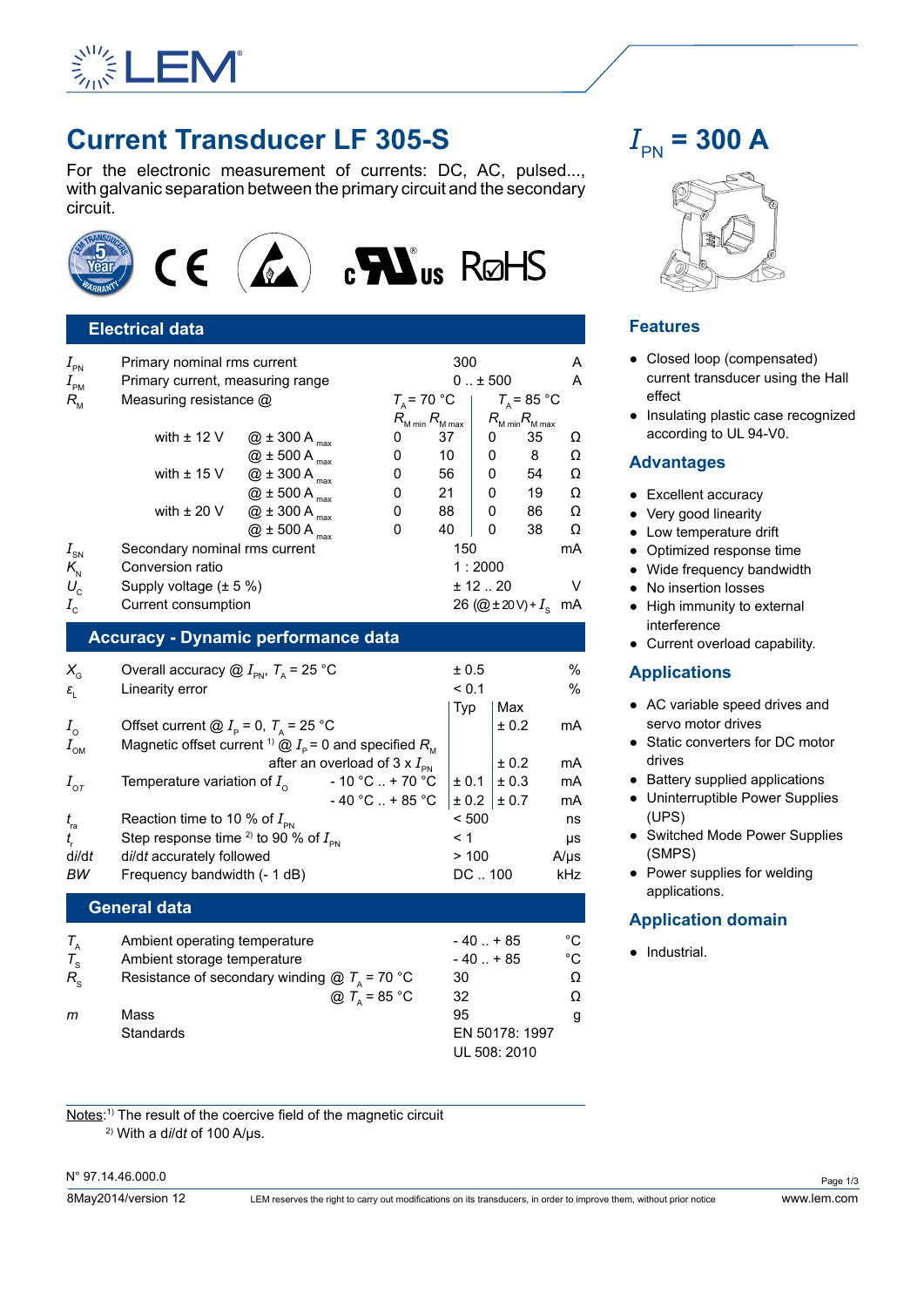

# **Current Transducer LF 305-S**

# **Insulation coordination**

| U,                            | Rms voltage for AC insulation test, 50 Hz, 1 min | 3.8  | kV |
|-------------------------------|--------------------------------------------------|------|----|
| $\hat{U}_{_{\text{\tiny W}}}$ | Impulse withstand voltage 1.2/50 µs              | 10   | kV |
|                               |                                                  | Min  |    |
| $d_{Cp}$                      | Creepage distance                                | 11.1 | mm |
| $d_{\rm cl}$                  | Clearance                                        | 10.6 | mm |
| CTI                           | Comparative tracking index (group IIIa)          | 175  |    |

# **Applications examples**

- Over voltage category OV 3
- Pollution degree PD2
- Non-uniform field

|                     | Impulse withstand voltage 1.2/50 µs                                           |                                                                                                                                                                 | 10<br>Min          | kV |
|---------------------|-------------------------------------------------------------------------------|-----------------------------------------------------------------------------------------------------------------------------------------------------------------|--------------------|----|
|                     | Creepage distance                                                             |                                                                                                                                                                 | 11.1               | mm |
|                     | Clearance                                                                     |                                                                                                                                                                 | 10.6               | mm |
| 7                   | Comparative tracking index (group IIIa)                                       |                                                                                                                                                                 | 175                |    |
|                     | oplications examples                                                          |                                                                                                                                                                 |                    |    |
|                     |                                                                               | cording to EN 50178 and IEC 61010-1 standards and following conditions:                                                                                         |                    |    |
|                     | Over voltage category OV 3<br>Pollution degree PD2<br>Non-uniform field       |                                                                                                                                                                 |                    |    |
|                     |                                                                               | EN 50178                                                                                                                                                        | <b>IEC 61010-1</b> |    |
|                     | $d_{\text{\tiny{Cp}}}$ , $d_{\text{\tiny{C}l}}$ , $\hat{U}_{\text{\tiny{W}}}$ | Rated insulation voltage                                                                                                                                        | Nominal voltage    |    |
|                     | <b>Basic insulation</b>                                                       | 1000 V                                                                                                                                                          | 1000 V             |    |
|                     |                                                                               |                                                                                                                                                                 | 500 V              |    |
|                     | Reinforced insulation                                                         | 500 V<br>is transducer must be used in limited-energy secondary circuits according to                                                                           |                    |    |
| afety<br>C 61010-1. | erating instructions.                                                         | is transducer must be used in electric/electronic equipment with respect to<br>plicable standards and safety requirements in accordance with the manufacturer's |                    |    |
|                     | ution, risk of electrical shock                                               |                                                                                                                                                                 |                    |    |

# **Safety**





Caution, risk of electrical shock

A protective housing or additional shield could be used.

Main supply must be able to be disconnected.